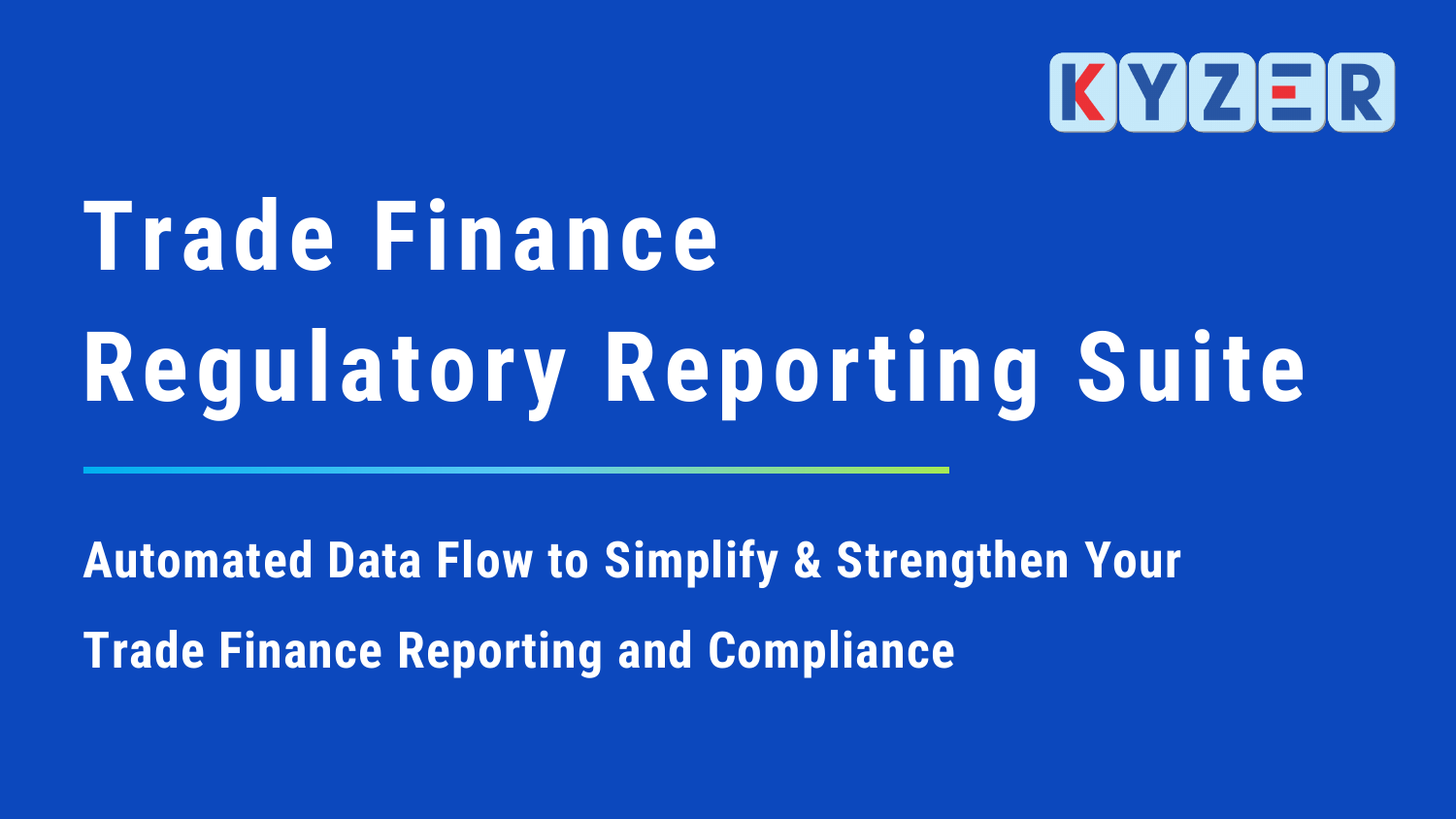**55** Kyzer Minds

### **Kyzer Software at a Glance**

**Innovative Banking RegTech, Trade Finance & Automation products supporting "multiple regulations" within a unified platform.**

### **BFSI Niche Domain** IT company

**12 3**

Indian Multinational banks banks





To be the first choice of every growing bank globally through our cutting edge products.



### **Our Vision**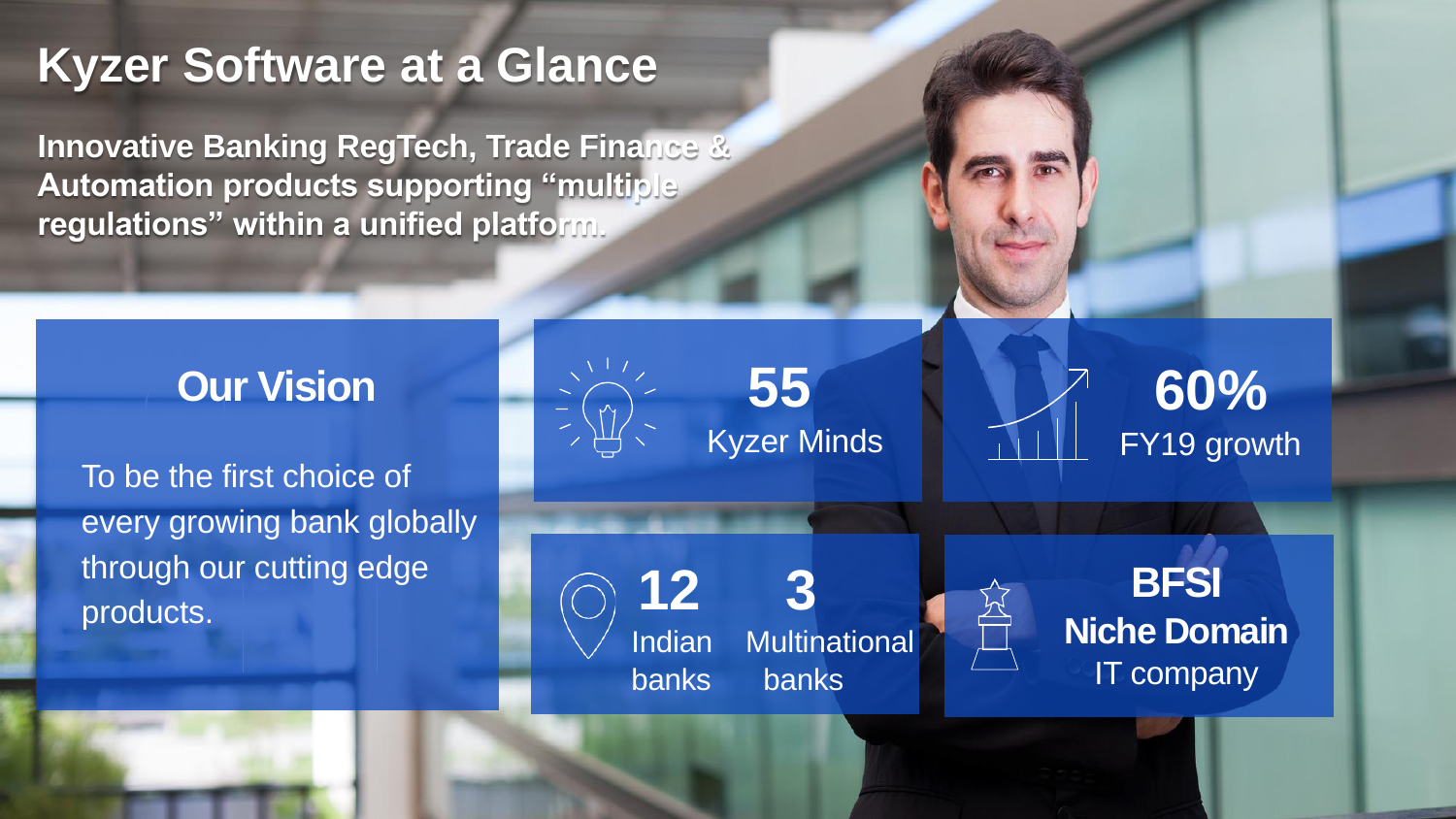Positioned as **"Top 20 Fintech Players"** in the IBS Intelligence India Fintech Report 2021. Awarded **"Best Trade Finance Implementation"** @ 2nd IBSI Global FinTech Innovation Awards 2020 Awarded **"Best Compliance, Regtech Solution"** @ FCBTA 2021 by Banking Frontiers Positioned as **"Rising Star in RegTech Segment"** in the IBS Intelligence India Fintech Report 2020. Awarded **"Most Innovative Start-up of the Year"** by The World Leadership Federation in 2016.

#### **First Premium product – TradeZone**

Live Pan India for 4+ years **@ RBL Bank**, across branches, Wholesale Corporate Service Centres, Operations and Business teams.

Handling millions of documents, accessed by 1000+ bank users for servicing lakhs of customers.

Live Pan India for 3 years @ **NKGSB Bank** 

Complete Digital Connect with Internet Banking **@ SBM Bank**

- Trade Automation
- Regulatory Reporting

#### **Trade Finance Regulatory Reporting Suite**

- **RBI FETERS R-Returns**
- FIU India CBWTR Reporting
- RBI EDPMS-IDPMS Reporting
- **RBI FATF Reporting**
- Directorate of Revenue Intelligence
- **Liberalised Remittance Scheme**
- DGFT eBRC solution
- Trade Based Money Laundering [TBML]



- 
- 
- 
- 
- 

## **Recognition & Products**

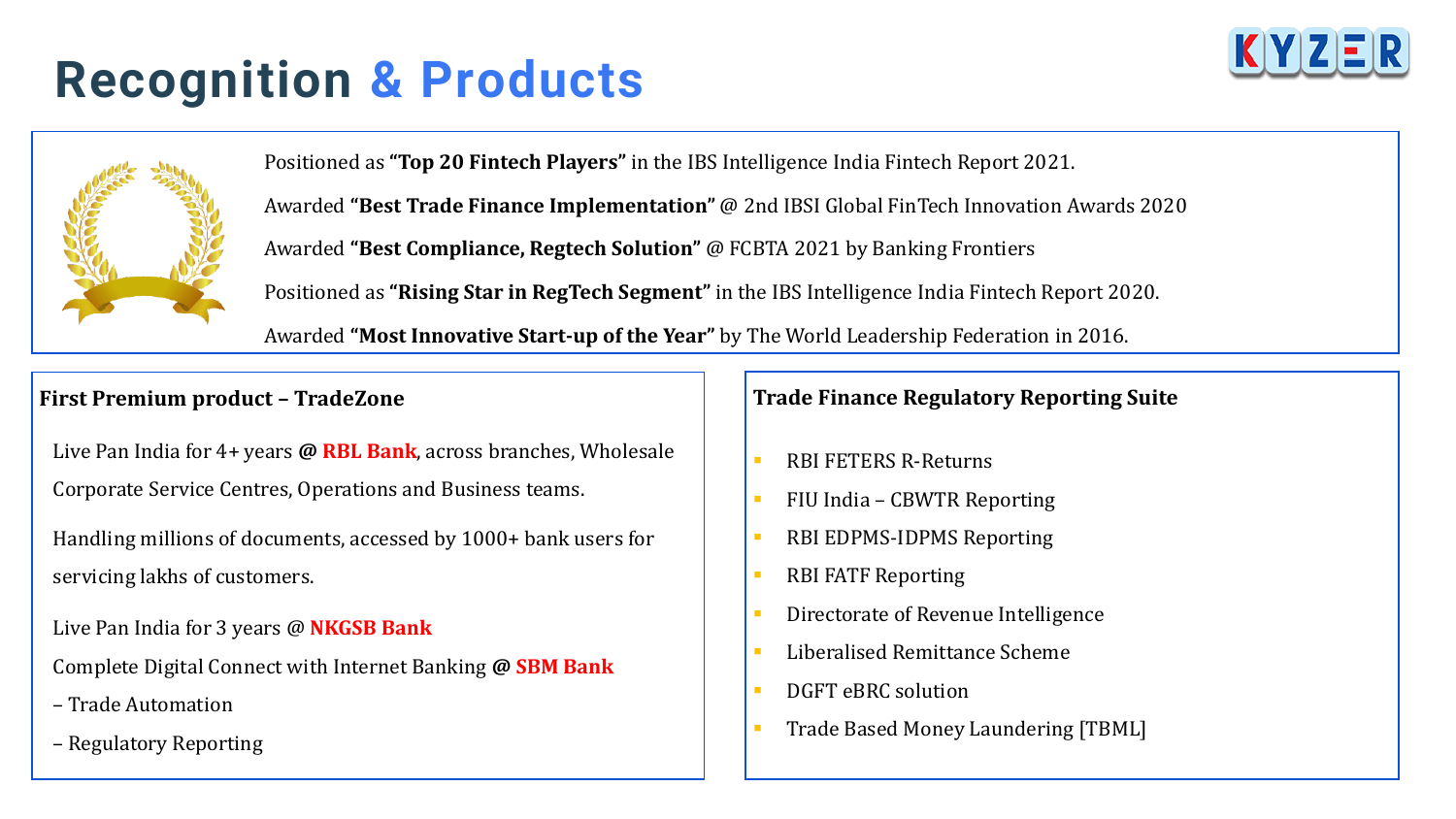### **Kyzer Trusted By**









SUMITOMO MITSUI<br>BANKING CORPORATION



























**Bombay Mercantile** Co-operative Bank Limited (Scheduled Bank)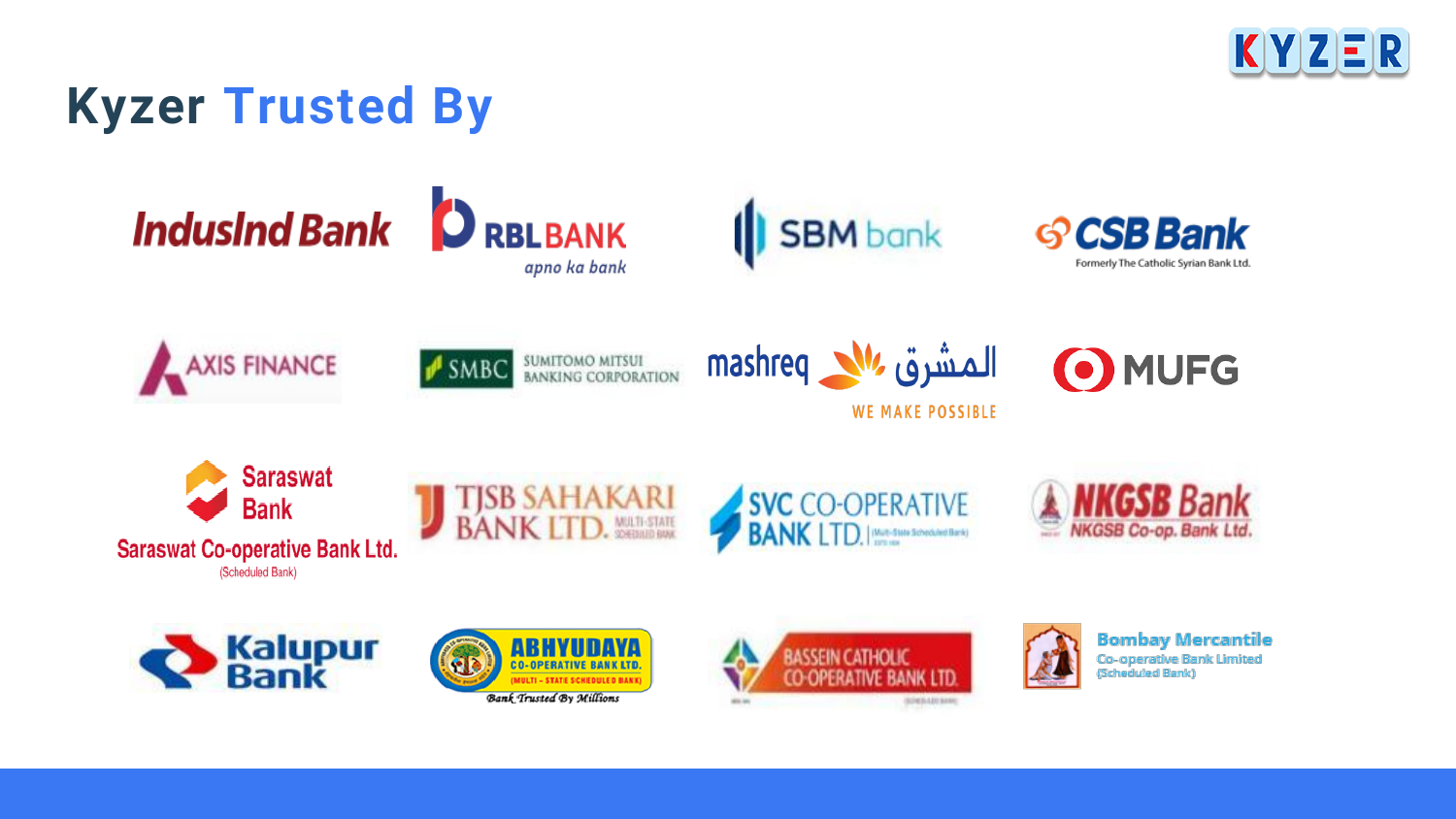### **Reporting Product Suite**

- ✓ **RBI – EDPMS IDPMS Management**
- ✓ **FIU - Cross Border Wire Transfer Reporting**
- ✓ **RBI - FETERS R-Returns**
- ✓ **RBI - FATF Report**
- ✓ **RBI - Liberalized Remittance Scheme**
- ✓ **Directorate of Revenue Intelligence**
- ✓ **Trade Based Money Laundering [TBML]**
- ✓ **e – BRC**
- ✓ **SWIFT Fx**

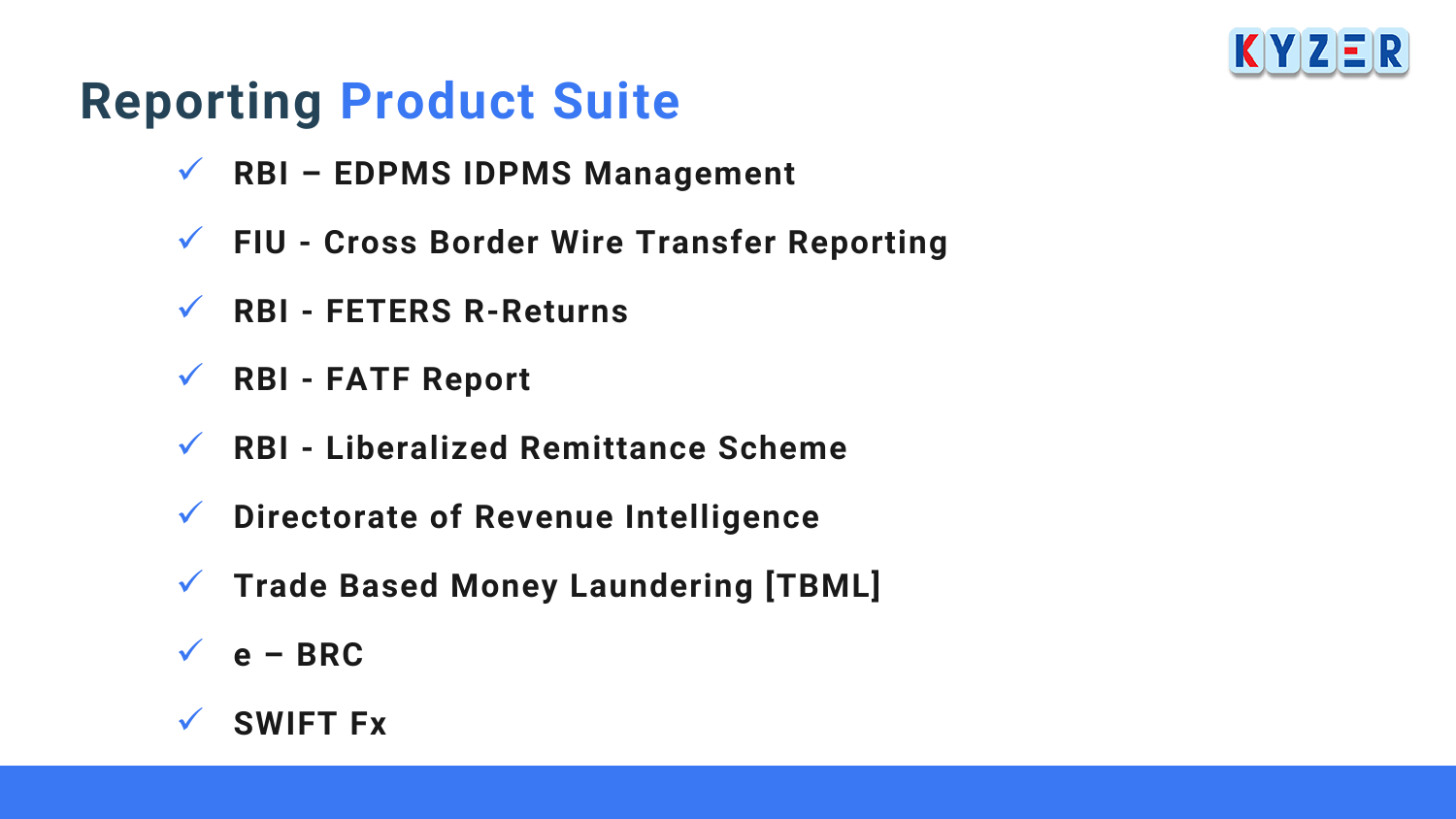Automatically make Regulatory returns data available for Data Analytics and Reporting.



#### **Data Quality Insights**

Benefit from our expertise in Trade Finance and Indian Regulatory standards and experience.

### **Benefits from our Expertise**

Complete Regulatory overview across multiple data sets and departments



#### **Management Dashboard**

Rapid deployment of revised regulatory guidelines at low costs



#### **Faster Implementation**

### **Management Benefits**

**TFRS**

Data Quality

EXTREMESE

Dasylpoata

iblementation

Proactive support team that understands your system backed by extensive training.





#### **Technical & Domain Support**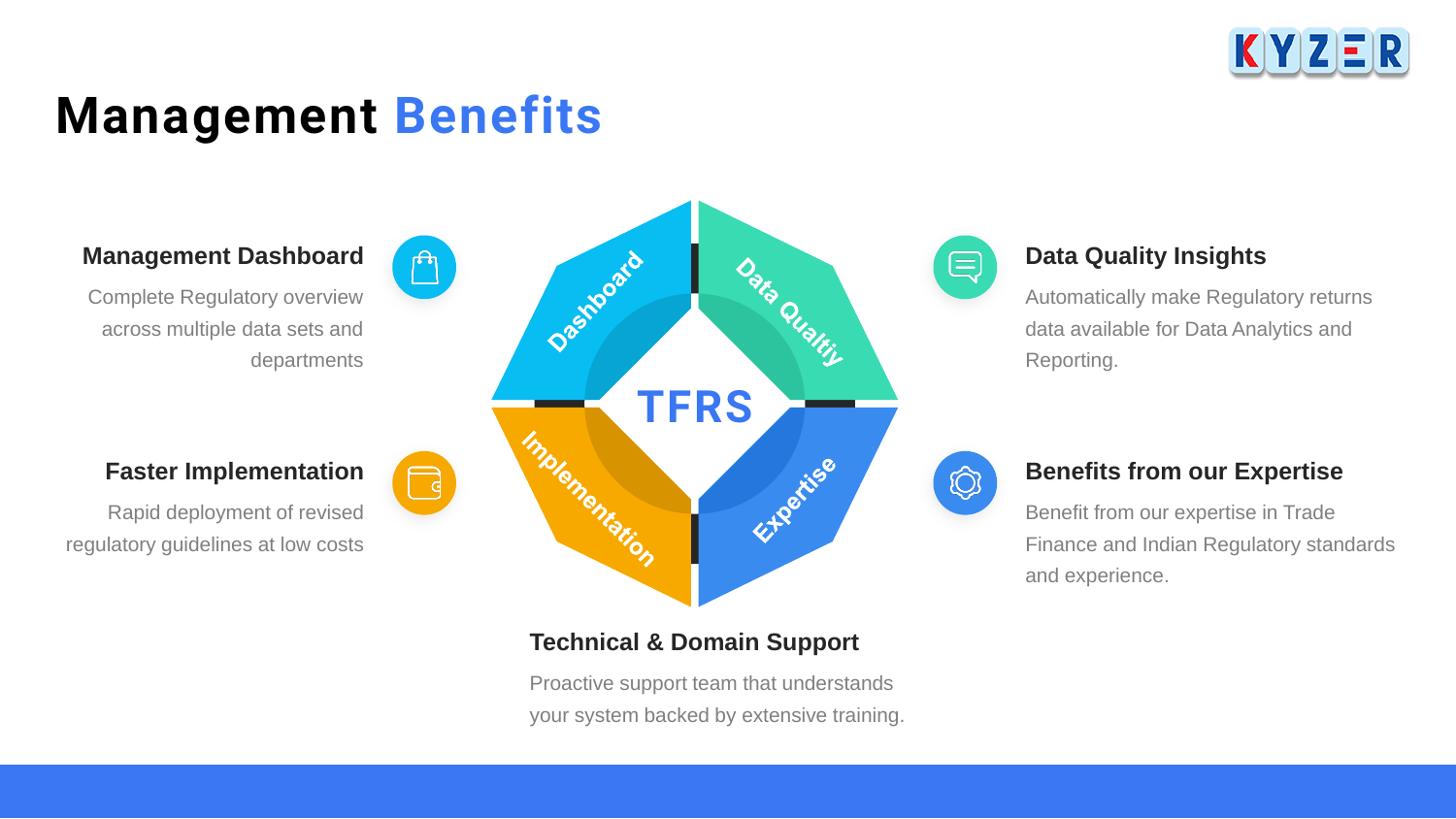#### **Streamline Operations**

Ensure decision making is based comprehensive data Reduce false positives by customizing compliance screening

#### **Master Management**

Master data management ensuring data uniformity





#### **Pre Validation**

Save time in report preparation by receiving instant feedback on failures and warnings, and avoid last minute submission failures.



#### **Synchronized Updates**

Keeps all reports automatically in sync with any new data submitted, saving time in report preparation and submissions.



## **Operational Benefits**

### /马  $Q-Q$

#### **Throughput Improvement**

Reduce NVA by automating complex reporting process Benefit from Cost Savings & Cost Avoidance

#### **Risk Based Supervision**

Computations on Risk Ratings Transaction wise, Customer wise etc..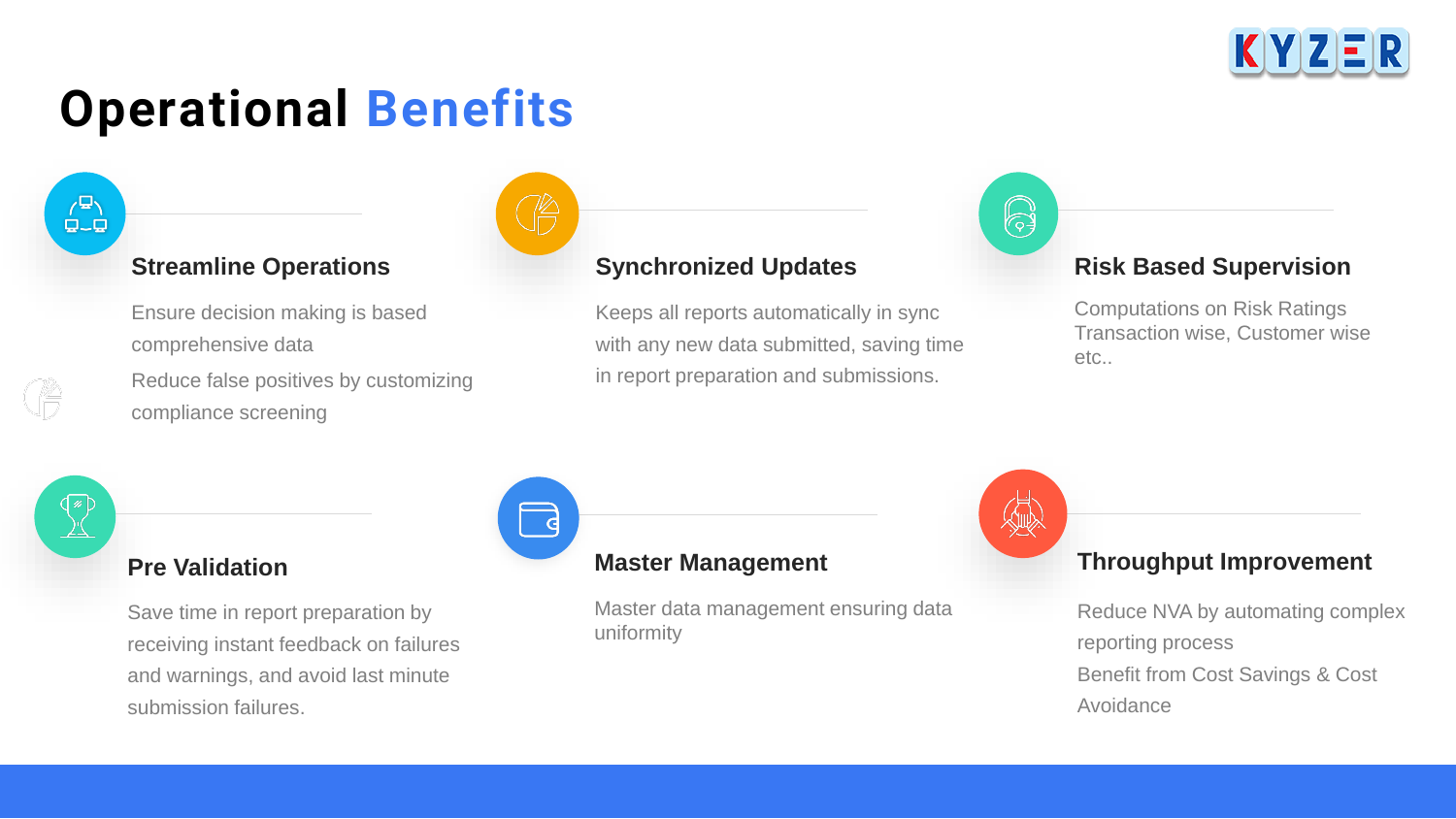### **System Features**



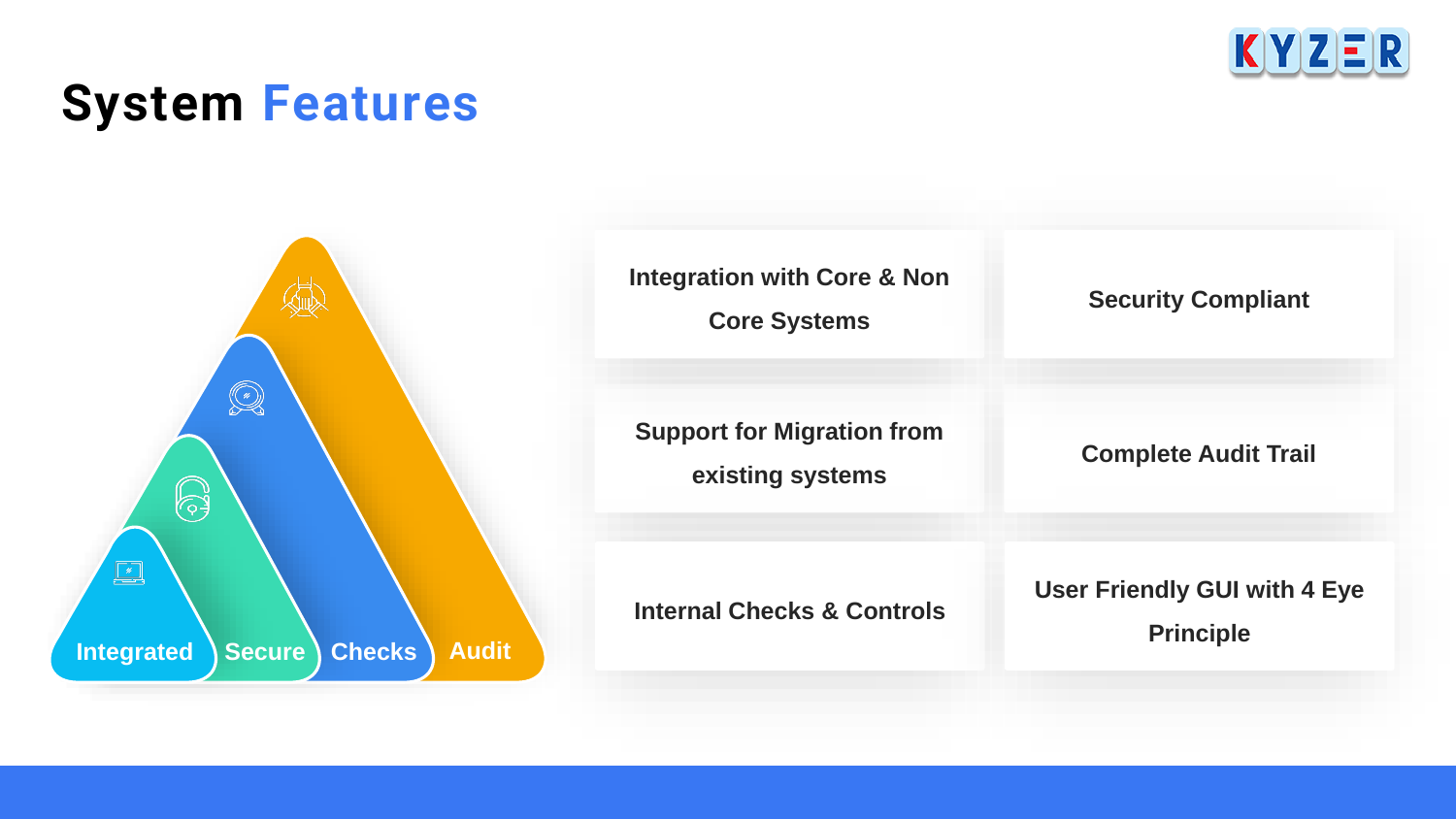### **Reporting Architecture**







RBI FATF

DRI

LRS

R-Returns

EDPMS IDPMS

e - BRC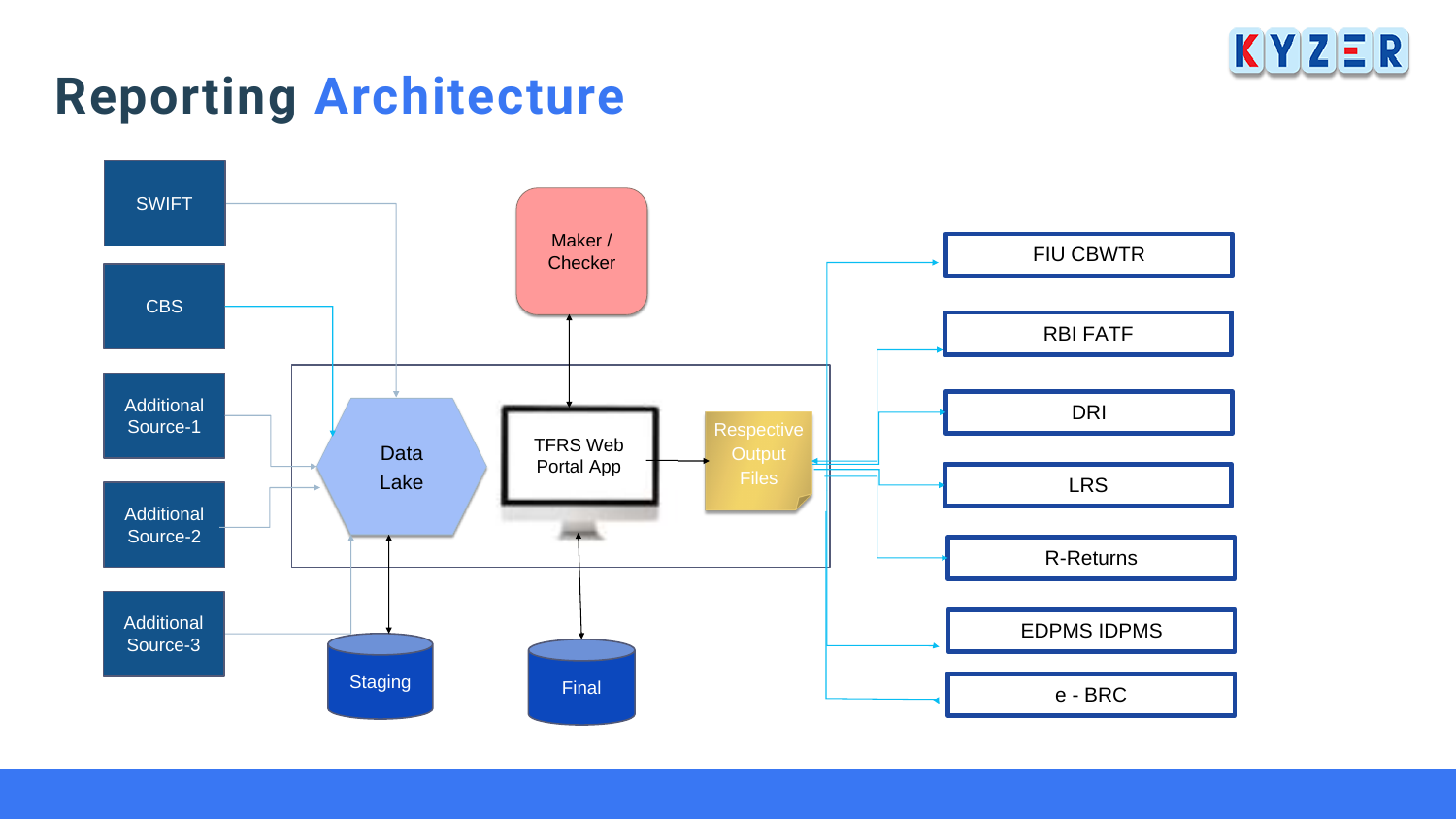Single Sign-on LDAP integration Complete Audit trail Alerts & Notifications





4 Eye Principle

Infosec Compliant

In-built validations for respective reports

One-time rectification across data-sets

## **Reporting Centre**